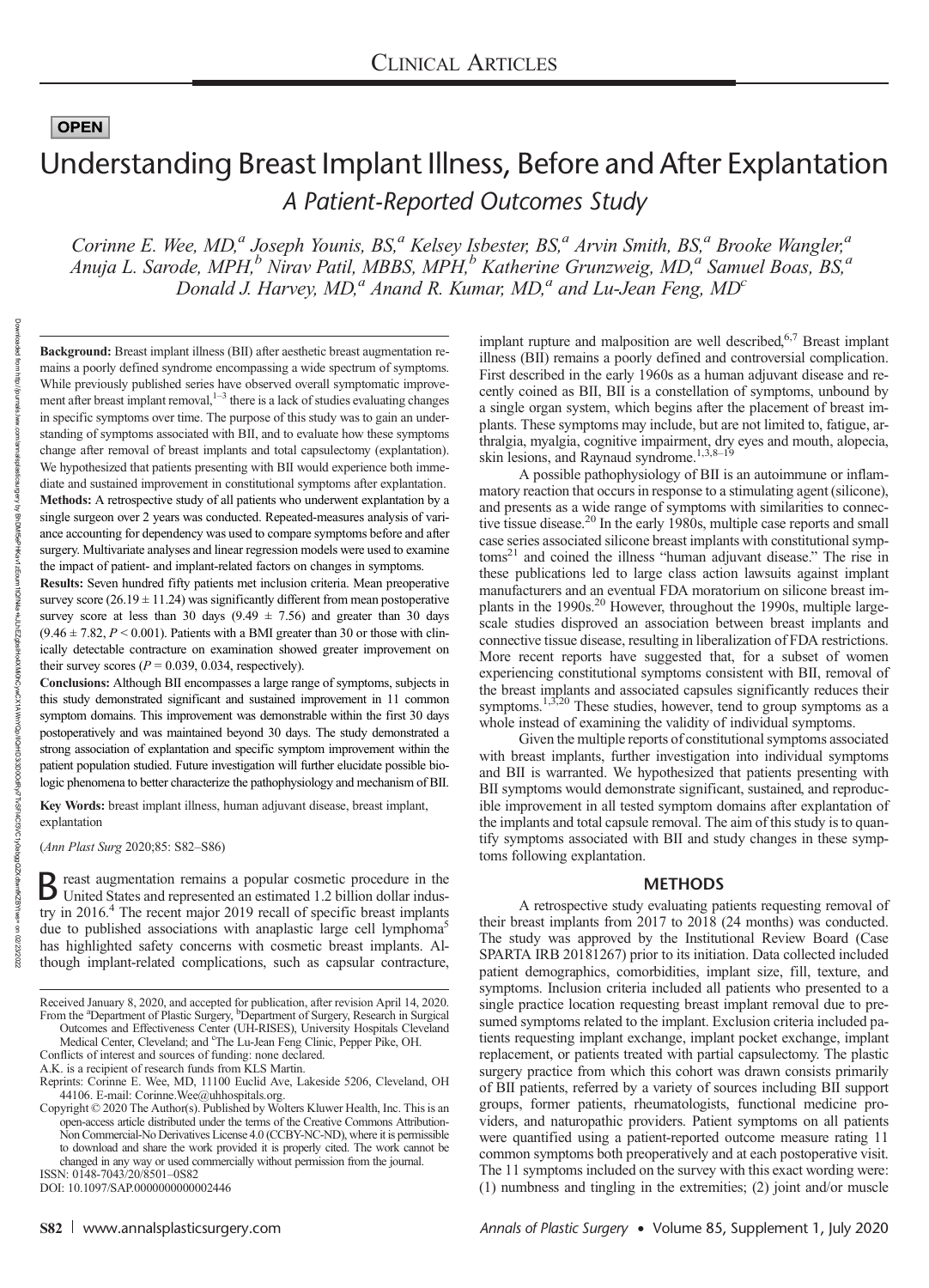| <b>Totals</b>                              | $n$ (%)    |
|--------------------------------------------|------------|
| Surveys completed (including preoperative) | 750 (99.7) |
| Surveys completed before POD30             | 552 (73.6) |
| Surveys completed after POD30              | 395 (52.7) |
| Most recent follow-up                      |            |
| Less than 30 d                             | 258 (34.3) |
| $30-60$ d                                  | 30(4.0)    |
| $60d$ to 6 mo                              | 220 (29.2) |
| 6 mo to 1 y                                | 41 $(5.5)$ |
| Greater than 1 y                           | 22(2.9)    |

pain; (3) hair loss; (4) memory loss/cognitive problems; (5) dry eyes and/or blurred vision; (6) chronic fatigue; (7) breast pain; (8) rashes and/or hives; (9) food sensitivity/intolerance; (10) flu-like symptoms and/or low-grade fever; (11) difficulty breathing. Patients were asked to rate symptoms on a scale from 0 (absent) to 5 (very severe).

All patients were treated using a standardized surgical technique of total capsulectomy and implant removal further referred to as explantation in this manuscript. Capsule on the chest wall was routinely removed to the maximum extent possible; this included both anterior and posterior capsules of the implant. For patients with multiple sets of implants with capsules located in both subglandular and submuscular planes, both current and previous capsules were removed. For patients with extracapsular rupture, all silicone granuloma were removed following mapping by ultrasound examination by a radiologist experienced in detecting silicone granuloma. Partial capsulectomy was not performed on any of the study patients.

Patient demographics are reported in a descriptive, deidentified fashion to evaluate characteristics of patients who underwent removal of breast implants. Statistical analyses were performed using SAS Enterprise Guide, Version 7.1 (SAS Institute, Cary, NC). Repeatedmeasures analysis of variance accounting for dependency were used to compare preoperative and postoperative survey scores at less than 30 days and greater than 30 days postoperatively. Univariate and multivariate associations of various clinical, demographic and implantrelated factors were assessed using linear regression models for their impact on change in survey scores. A P value of less than 0.05 was considered significant.

# RESULTS

A total of 752 patients who underwent explantation including total capsulectomy from 2017 to 2018 were included in this analysis. Two  $(0.3\%)$  subjects were excluded from the study as they did not complete any preoperative or postoperative surveys, leading to a total of 750 patients. Seven hundred fifty (99.7%) patients completed a preoperative survey, 552 (73.6%) completed a postoperative survey before postoperative day 30, and 395 (52.7%) completed a postoperative survey after postoperative day 30 (range, 30–1075 days; median, 138 days). In terms of follow-up, 258 subjects had their most recent follow-up before postoperative day 30, with 313 subjects following up after postoperative day 30. Table 1 illustrates the survey and follow-up data in greater detail.

Patients' demographic and clinical characteristics are described in Table 2. Average patient age at surgery was  $45.9$  years (SD = 10.8). Average age of implant at time of explantation was  $12.6$  years (SD = 8.6). Implant fill and texture was diverse among our cohort: 313 (41.7%) of 750 had saline implants, 413 (55.1%) had silicone implants; 555 (74.0%) had smooth implants; 150 (20.0%) had textured implants; 6 (0.8%) had polyurethane-coated implants, either smooth or textured. Four hundred sixteen (55.4%) patients had clinically

detectable contracture on examination on either side. Two hundred fifty-four (33.9%) patients had at least one self-reported preexisting illness, which is categorized mainly by organ system in Table 2.

Comparisons of symptom ratings before and after explantation are described in Table 3. There was a significant change in all 11 symptom domains rated by subjects from the preoperative period to both postoperative time periods ( $P < 0.001$ ). There was no significant change in symptoms from less than 30 days postoperatively to greater than 30 days postoperatively, demonstrating that this improvement was sustained beyond the immediate postoperative period.

Univariate and multivariate associations of patient and implantrelated factors are outlined in Table 4 and describe the impact of these factors on change in symptom scores. There was a significant

|  |  | TABLE 2. Patient Demographics and Clinical Characteristics |
|--|--|------------------------------------------------------------|
|  |  |                                                            |

|                                                       | Total, $N = 750$ |
|-------------------------------------------------------|------------------|
| Age at surgery: mean $\pm$ SD, y                      | $45.9 \pm 10.8$  |
| BMI, mean $\pm$ SD                                    | $23.1 \pm 4.4$   |
| BMI class, n (%)                                      |                  |
| Normal                                                | 555 (74.0)       |
| Overweight                                            | 141 (18.8)       |
| Obese                                                 | 53 (7.1)         |
| Missing                                               | 1(1.3)           |
| Average implant size/pt weight ratio, mean $\pm$ SD   | $2.5 \pm 0.7$    |
| Smoking status, n (%)                                 |                  |
| Never                                                 | 583 (77.7)       |
| Current or former                                     | 165(22.0)        |
| Missing                                               | 2(0.2)           |
| Preexisting illness, $n$ (%)                          |                  |
| Lyme disease                                          | 17(2.3)          |
| Connective tissue                                     | 3(0.4)           |
| Neurologic                                            | 39(5.2)          |
| Respiratory                                           | 23(3.1)          |
| Gastroenterologic                                     | 33(4.4)          |
| Urologic/gynecologic                                  | 31(4.1)          |
| <b>Infectious</b>                                     | 39(5.2)          |
| Musculoskeletal                                       | 31(4.1)          |
| Immunologic/allergic                                  | 16(2.1)          |
| Psychiatric                                           | 40 (5.3)         |
| Malignancy                                            | 14 (1.9)         |
| Endocrinologic                                        | 36(4.8)          |
| Dermatologic                                          | 17(2.3)          |
| Other                                                 | 19(2.5)          |
| Age of implant, mean $\pm$ SD<br>Material, $n$ $(\%)$ | $12.6 \pm 8.6$   |
| Saline                                                | 313 (41.7)       |
| Silicone                                              | 413 (55.1)       |
| Missing                                               | 24(3.2)          |
| Surface, $n$ $(\%)$                                   |                  |
| Smooth                                                | 555 (74.0)       |
| Textured                                              | 150 (20.0)       |
| Polyurethane                                          | 6(0.8)           |
| Missing                                               | 39(5.2)          |
| Location, $n$ $(\%)$                                  |                  |
| Retroglandular                                        | 156 (20.8)       |
| Retropectoral                                         | 592 (78.9)       |
| Missing                                               | 2(0.2)           |
| Contracture on examination, $n$ $(\%)$                | 416 (55.4)       |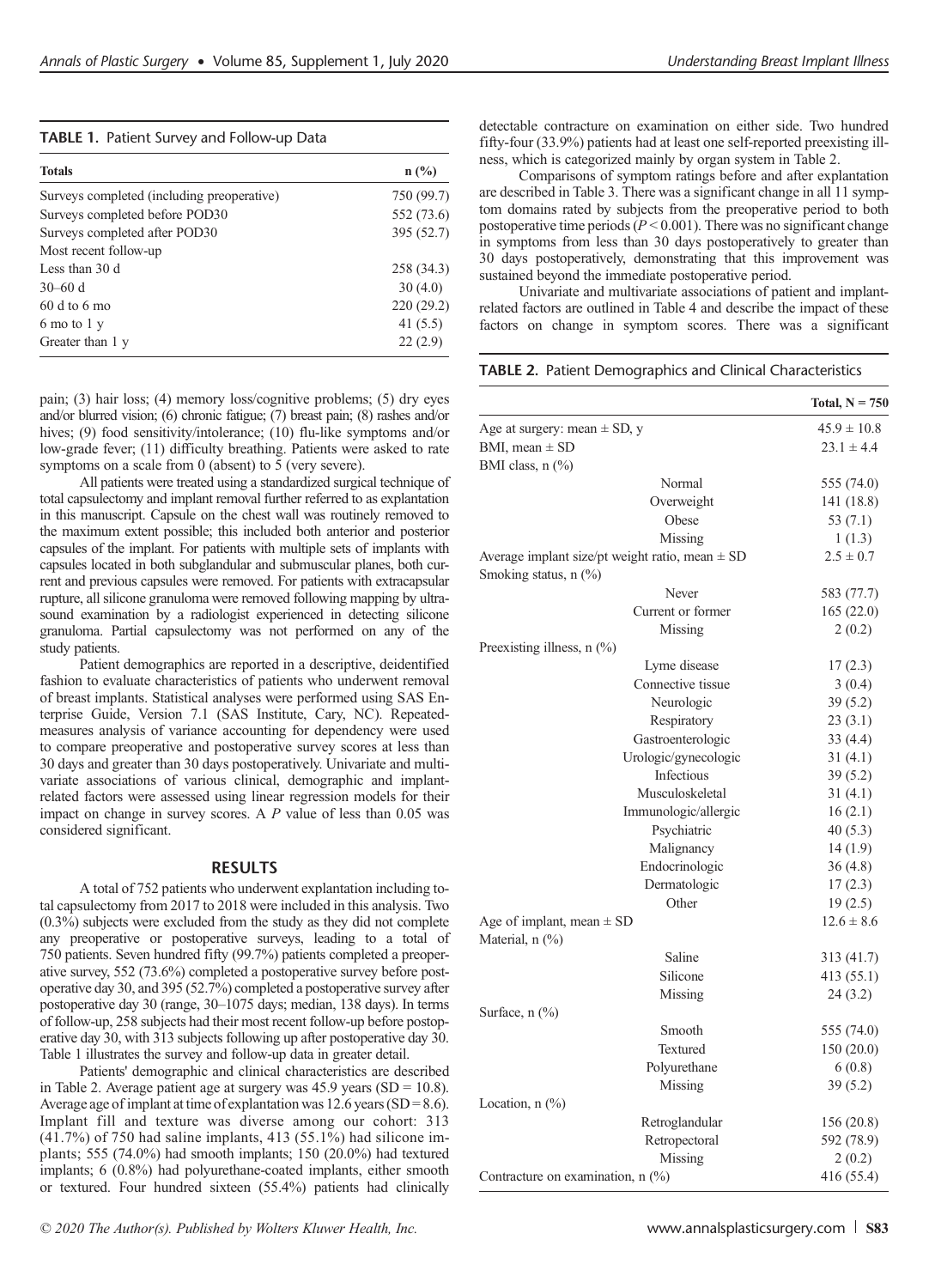|                  | Preexplantation   | <30 Days Postexplantation | $\geq$ 30 Days Expantation | $\boldsymbol{P}$ |
|------------------|-------------------|---------------------------|----------------------------|------------------|
|                  | mean $\pm$ SD     | mean $\pm$ SD             | mean $\pm$ SD              |                  |
| Total score      | $26.19 \pm 11.24$ | $9.49 \pm 7.56$           | $9.46 \pm 7.82$            | < 0.0001         |
| NT extremities   | $2.18 \pm 1.61$   | $0.68 \pm 1.09$           | $0.67 \pm 1.12$            | < 0.0001         |
| Joint muscle     | $3.20 \pm 1.50$   | $1.07 \pm 1.22$           | $1.28 \pm 1.35$            | < 0.0001         |
| Memory           | $3.11 \pm 1.50$   | $1.22 \pm 1.23$           | $1.18 \pm 1.21$            | < 0.0001         |
| Hair             | $2.27 \pm 1.63$   | $1.07 \pm 1.36$           | $1.02 \pm 1.25$            | < 0.0001         |
| Vision           | $2.75 \pm 1.61$   | $1.01 \pm 1.80$           | $1.04 \pm 1.29$            | < 0.0001         |
| Fatigue          | $3.47 \pm 1.59$   | $1.33 \pm 1.35$           | $1.29 \pm 1.39$            | < 0.0001         |
| <b>Breast</b>    | $2.35 \pm 1.56$   | $1.22 \pm 1.13$           | $0.65 \pm 1.02$            | < 0.0001         |
| Rashes           | $1.39 \pm 1.61$   | $0.37 \pm 1.18$           | $0.40 \pm 0.91$            | < 0.0001         |
| Food             | $2.58 \pm 1.93$   | $1.0 \pm 1.40$            | $1.26 \pm 1.26$            | < 0.0001         |
| Flu              | $1.42 \pm 1.68$   | $0.27 \pm 0.79$           | $0.31 \pm 0.82$            | < 0.0001         |
| <b>Breathing</b> | $1.81 \pm 1.6$    | $0.43 \pm 0.82$           | $0.36 \pm 0.91$            | < 0.0001         |
|                  |                   |                           |                            |                  |

|  | TABLE 3. Symptom Ratings Before and After Breast Implant Removal Surgery at <30 and >30 Days Postoperatively |  |  |  |  |  |  |
|--|--------------------------------------------------------------------------------------------------------------|--|--|--|--|--|--|
|  |                                                                                                              |  |  |  |  |  |  |

correlation of body mass index (BMI) and the presence of contracture on either side with improvement in total survey score. Patients with a BMI greater than 30 (obese) demonstrated greater improvement in survey scores when compared with those with a BMI greater than 25 (normal) (17.4 vs 20.3,  $\bar{P} = 0.039$ ). Furthermore, patients with clinically detectable contracture demonstrated statistically significantly greater improvement in symptoms compared with those without contracture on examination (18.6 vs 17.3,  $P = 0.028$ ).

## **DISCUSSION**

The results of our study demonstrate both an immediate and sustained improvement across 11 common symptom domains following removal of breast implants and total capsulectomy in patients presenting for implant removal for presumed BII. In addition, our findings suggest that certain patient (BMI) and implant (presence of contracture) characteristics may be associated with greater symptom improvement after explantation.

Although the mechanism of BII remains unknown, multiple theories suggest an inflammatory process triggered by the introduction of silicone. $3,21$  This can be seen in a routine histologic analysis of the

capsules of one of our subjects, which reveals infiltration of inflammatory cells into the tissues surrounding the implant (Figs. 1A–B).

With this in mind, one may expect silicone implants to cause a more profound inflammatory effect compared with saline implants. However, silicone is actually present in the shells of many saline implants and can be seen as nonrefractile silicone elastomers in pathology slides.<sup>22</sup> This may explain why removal of both saline and silicone implants leads to similar improvement in symptoms (Table 4,  $P = 0.304$ ).

Capsular contracture is one of the most commonly identified complications of breast augmentation with some studies publishing rates of approximately 20%.<sup>23</sup> In our study, we noted that 55% of the patients (Table 2) had some degree of contracture. These patients experienced more significant improvement as compared with patients without contracture. Possible mechanisms include the mechanical nature of contracture that may result in significant physical symptoms including breast pain, muscle aches and pains, and difficulty breathing related to chest wall restrictive movement. Alternatively, capsular contracture can occur secondary to an inflammatory reaction<sup>7</sup>; thus, a particular subset of patients with capsular contracture on examination may represent a cohort with a disproportionate inflammatory response to a foreign body. The inflammatory response theory remains a plausible

|  | TABLE 4. Univariate and Multivariate Association With Change in Survey Score After Surgery (Significant P Values Highlighted) |  |  |  |  |
|--|-------------------------------------------------------------------------------------------------------------------------------|--|--|--|--|
|  |                                                                                                                               |  |  |  |  |

|                                   | <b>Categories</b>          | P Value for Effect on the Change in Score Before and After Surgery* |
|-----------------------------------|----------------------------|---------------------------------------------------------------------|
| Age                               |                            | 0.647                                                               |
| <b>BMI</b> class                  | Normal vs overweight       | $0.112\dagger$                                                      |
|                                   | Normal vs obese            | $0.039\dagger$                                                      |
|                                   | Overweight vs obese        | $0.547\dagger$                                                      |
| Average implant size/weight ratio |                            | 0.943                                                               |
| Smoking status                    | Current or former vs never | 0.315                                                               |
| Preexisting Illness               | Yes ys no                  | 0.359                                                               |
| Age of Implant                    |                            | 0.866                                                               |
| Material                          | Saline vs silicone         | 0.304                                                               |
| Implant surface                   | Smooth vs textured         | 0.158                                                               |
| Location                          | RG vs RP                   | 0.135                                                               |
| Contracture on either side        | No vs yes                  | 0.034                                                               |
| Contracture on right              | No vs yes                  | 0.069                                                               |
| Contracture on left               | No vs yes                  | 0.056                                                               |

\*Individual Mixed model analysis P value for each variable and time interaction.

†Multiple pairwise comparison using Tukey's method.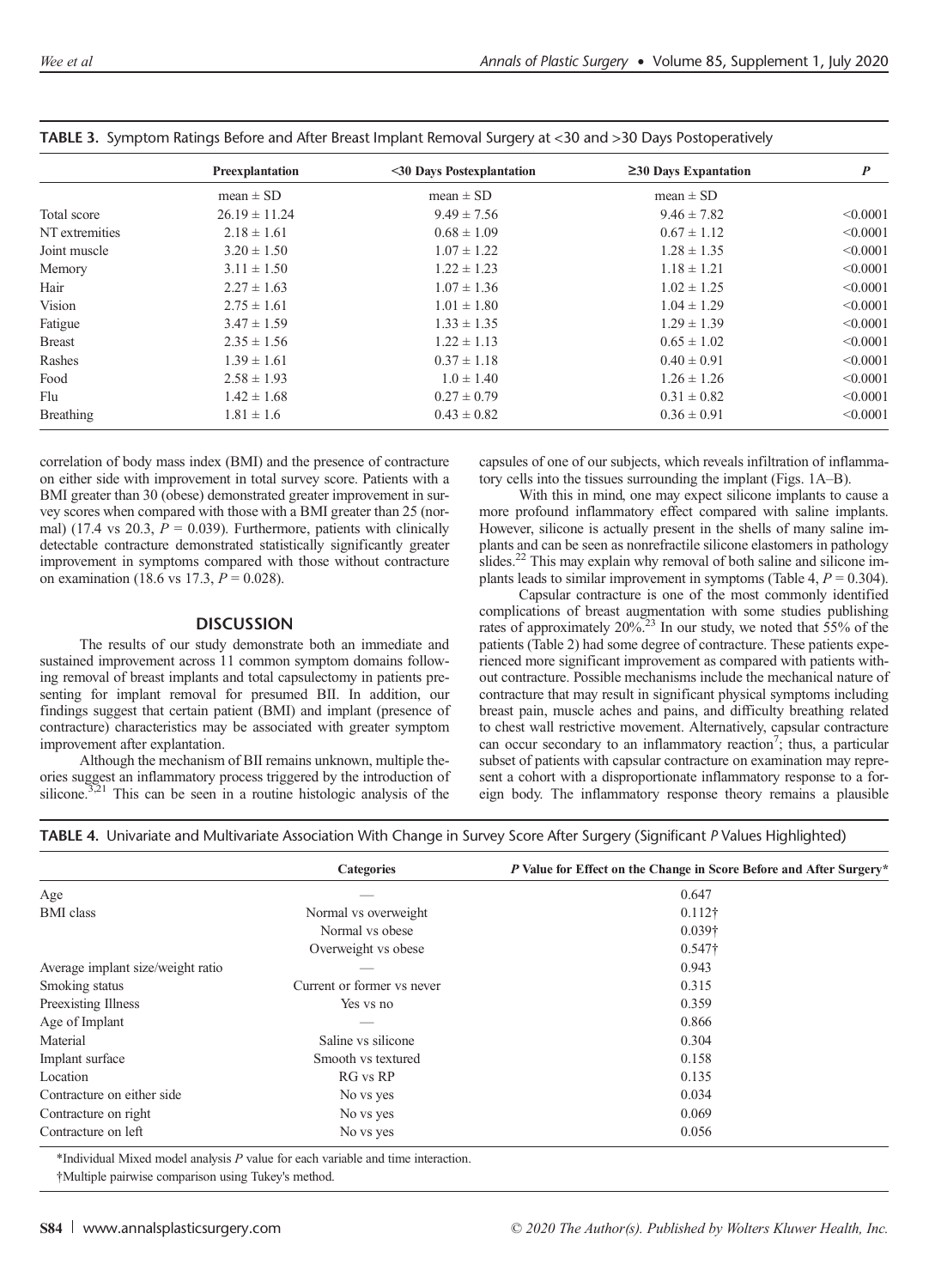

FIGURE 1. A and B, Histologic analysis of capsules surrounding an intact (A) and ruptured (B) implant. (A) Patchy mild foam cell reaction and minimal chronic inflammatory infiltrate; (B) Mild to moderate cell reaction and foreign body giant cell reaction in association with silicone. Full color

theory to support removal of the foreign body (implant) in BII patients. Similar mechanisms may be responsible for why obese patients experience greater improvement with explantation than patients with a normal BMI. As obesity is considered to be a proinflammatory state, $24$  these patients may mount a greater inflammatory response to a trigger such as silicone.

The results of this study are subject to several limitations. The retrospective nature of the study can introduce data collection bias. For example, symptoms included on the survey reflect the most common symptoms as determined by the senior author's experience and may not represent all symptoms reported in association with breast implants. Future prospective study will include a wide range of symptoms to fully understand the nature of BII. This study is also limited by potential sampling bias, as patients requesting explantation due to the severity of their symptoms may not be representative of the overall augmented/ reconstructed population. Furthermore, both preexisting conditions and symptom severity in this study are dependent on patient reports and are, thus, subject to recall bias and subjectivity; there is also no method by which to determine causality. This study also does not eliminate confounding factors such as comorbidities in its analysis. In addition, this study is limited by its quantity of long-term follow-up data, as followup beyond 6 months decreases significantly. This indicates the need for continued prospective study. Despite these limitations, this study quantitatively measured individual symptoms both preexplantation and at different time points postexplantation in women presenting with symptoms of BII and identified consistent improvements in symptoms after explantation in a large cohort. Efforts to balance subjectivity included a consistent ranking system for rating symptoms before and after surgery. As mentioned, an additional strength of this study is its sample size, with greater than 99% of patients completing any survey, 73.6% of patients completing a survey before 30 days postoperatively and 52.7% of patients completing a survey after 30 days postoperatively.

### **CONCLUSIONS**

Patients presenting with symptomatic implant BII had significant immediate and sustained improvement in 11 common symptoms after removal of the implant and capsule. Future research efforts will include long-term prospective studies, as well as identification and examination of objective measures in symptomatic patients.

#### **REFERENCES**

- 1. Maijers MC, de Blok CJ, Niessen FB, et al. Women with silicone breast implants and unexplained systemic symptoms: a descriptive cohort study. Neth  $\hat{J}$  Med. 2013;71:534–540.
- 2. Magnusson MR, Cooter RD, Rakhorst H, et al. Breast Implant Illness: AWay Forward. Plastic and reconstructive surgery. 2019;143:74S–81S. doi:10.1097/ PRS.0000000000005573.
- 3. Colaris MJL, de Boer M, van der Hulst RR, et al. Two hundreds cases of ASIA syndrome following silicone implants: a comparative study of 30 years and a review of current literature. Immunol Res. 2017;65:120–128. doi:10.1007/s12026- 016-8821-y.
- 4. Research GV. Breast Implants Market Analysis By Product (Silicone Breast Implants, Saline Breast Implants), By Shape (Round, Anatomical), By Application (Reconstructive Surgery, Cosmetic Surgery), By End-use, And Segment Forecasts, 2018–2025. [<https://www.grandviewresearch.com/industry-analysis/breast](https://www.grandviewresearch.com/industry-analysis/breast-implants-market%3e)[implants-market>](https://www.grandviewresearch.com/industry-analysis/breast-implants-market%3e) (2017).
- 5. Loftus P. The Wall Street Journal. 2019.
- 6. Hillard C, Fowler JD, Barta R, et al. Silicone breast implant rupture: a review. Gland Surg. 2017;6:163–168. doi:10.21037/gs.2016.09.12.
- 7. Headon H, Kasem A, Mokbel K. Capsular contracture after breast augmentation: an update for clinical practice. Arch Plast Surg. 2015;42:532–543. doi:10.5999/ aps.2015.42.5.532.
- 8. Bridges AJ, Conley C, Wang G, et al. A clinical and immunologic evaluation of women with silicone breast implants and symptoms of rheumatic disease. Ann Intern Med. 1993;118:929–936.
- 9. Freundlich B, Altman C, Snadorfi N, et al. A profile of symptomatic patients with silicone breast implants: a Sjögrens-like syndrome. Semin Arthritis Rheum. 1994; 24:44–53.
- 10. Giltay EJ, Bernelot Moens HJ, Riley AH, et al. Silicone breast prostheses and rheumatic symptoms: a retrospective follow up study. Ann Rheum Dis. 1994;53: 194–196. doi:10.1136/ard.53.3.194.
- 11. Solomon G. A clinical and laboratory profile of symptomatic women with silicone breast implants. Semin Arthritis Rheum. 1994;24:29–37.
- 12. Vasey FB, Havice DL, Bocanegra TS, et al. Clinical findings in symptomatic women with silicone breast implants. Semin Arthritis Rheum. 1994; 24:22–28.
- 13. Cuellar ML, Gluck O, Molina JF, et al. Silicone breast implant—associated musculoskeletal manifestations. Clin Rheumatol. 1995;14:667–672.
- 14. Wells KE, Roberts C, Daniels SM, et al. Psychological and rheumatic symptoms of women requesting silicone breast implant removal. Ann Plast Surg. 1995;34: 572–577.
- 15. Shoaib BO, Patten BM. Human adjuvant disease: presentation as a multiple sclerosis-like syndrome. South Med J. 1996;89:179-188.
- 16. Peters W, Smith D, Fornasier V, et al. An outcome analysis of 100 women after explantation of silicone gel breast implants. Ann Plast Surg. 1997;39:9–19.